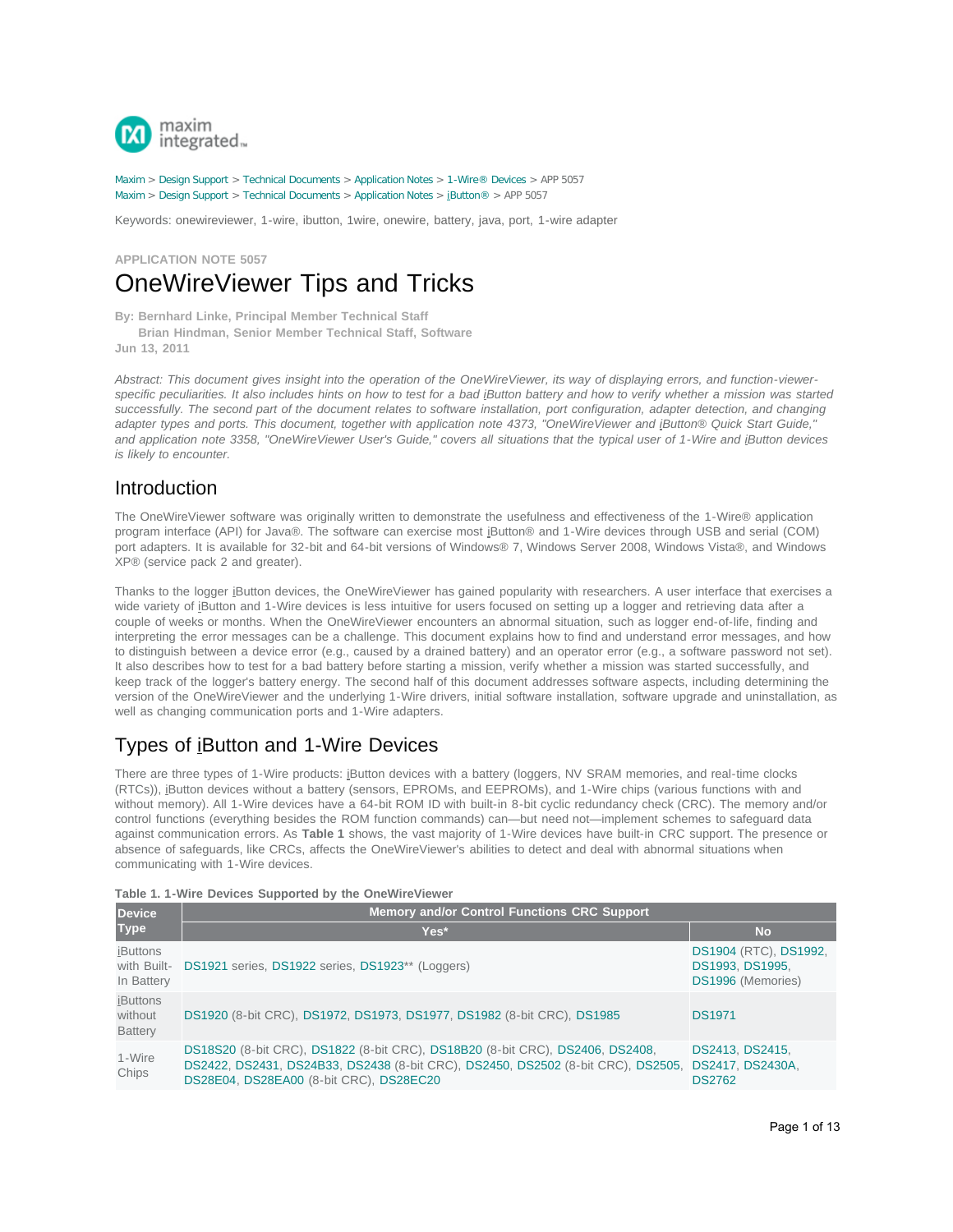\*CRC-16 unless otherwise noted.

\*\*Limited support: humidity readings are not compensated for temperature nor corrected for saturation drift.

### Failure Mechanisms

Despite their solid appearance, iButton devices are not hermetically sealed. In particular, iButton loggers are often inadvertently exposed to moisture, from condensing water from the air, from rain when the device is underground, or from water when the device is submerged. As the temperature cycles, the iButton product can actually "pump in" moisture.

Once inside the iButton, water creates a conductive path that, over time, drains the battery. The chemical reaction between water and metal on the iButton circuit board leads to corrosion. This can cause a short between the data lid and GND, or break the path from the data lid to the chip and back to GND.

If connected to the 1-Wire bus,

- A device with a broken communication path does not cause any errors. The OneWireViewer will simply not find it.
- A device with an internal short does not generate errors either. It will make all other devices disappear from the OneWireViewer's device list.
- An iButton with a drained battery but without a short between the data lid and GND will cause a variety of error messages in the OneWireViewer. The error message depends largely on the presence or absence of CRC support.

## How Errors Are Displayed

The OneWireViewer has two ways of notifying users about errors. The most obvious place is at the bottom of the OneWireViewer's main window (**Figure 1**). The less obvious place is in the error log window (**Figure 2**).



*Figure 1. The most obvious place for error messages is at the bottom of the main window.*

| Message Log                                                                                                                                                                                        |  |
|----------------------------------------------------------------------------------------------------------------------------------------------------------------------------------------------------|--|
| Level                                                                                                                                                                                              |  |
| <b>EITTOIT, Temperatureviewei (U441</b><br>zuuuuuvurzij Liiui ieauiliy u<br>ERROR: TemperatureViewer (644F200000048721) Error reading device! com.dalsemi.onewire.adapter.                         |  |
| ERROR: TemperatureViewer (644F200000048721) Error reading device! com.dalsemi.onewire.adapter.                                                                                                     |  |
| ERROR: TemperatureViewer (644F200000048721) Error reading device! com.dalsemi.onewire.adapter.                                                                                                     |  |
| ERROR: TemperatureViewer (644F200000048721) Error reading device! com.dalsemi.onewire.adapter.                                                                                                     |  |
| ERROR: TemperatureViewer (644F200000048721) Error reading device! com.dalsemi.onewire.adapter.                                                                                                     |  |
| ERROR: TemperatureViewer (644F200000048721) Error reading devicel com.dalsemi.onewire.adapter.<br>ERROR: TemperatureViewer (644F200000048721) Error reading devicel com.dalsemi.onewire.adapter.(v |  |
|                                                                                                                                                                                                    |  |

*Figure 2. The same error description in the error log file.*

To open the error log window, click on the **View** menu, and select **Show Message Log**, as indicated in Figure 1. Then, in the message log window, click on **Level** to verify that **Information** is check-marked.

## Typical Error Messages

When accessing devices without CRC support, the OneWireViewer verifies the success of a write operation by reading back after write. If the data read back does not match the data written, the typical error message ends with Read back of scratchpad had incorrect data or Read back verify had incorrect data. The beginning of the message explains when the error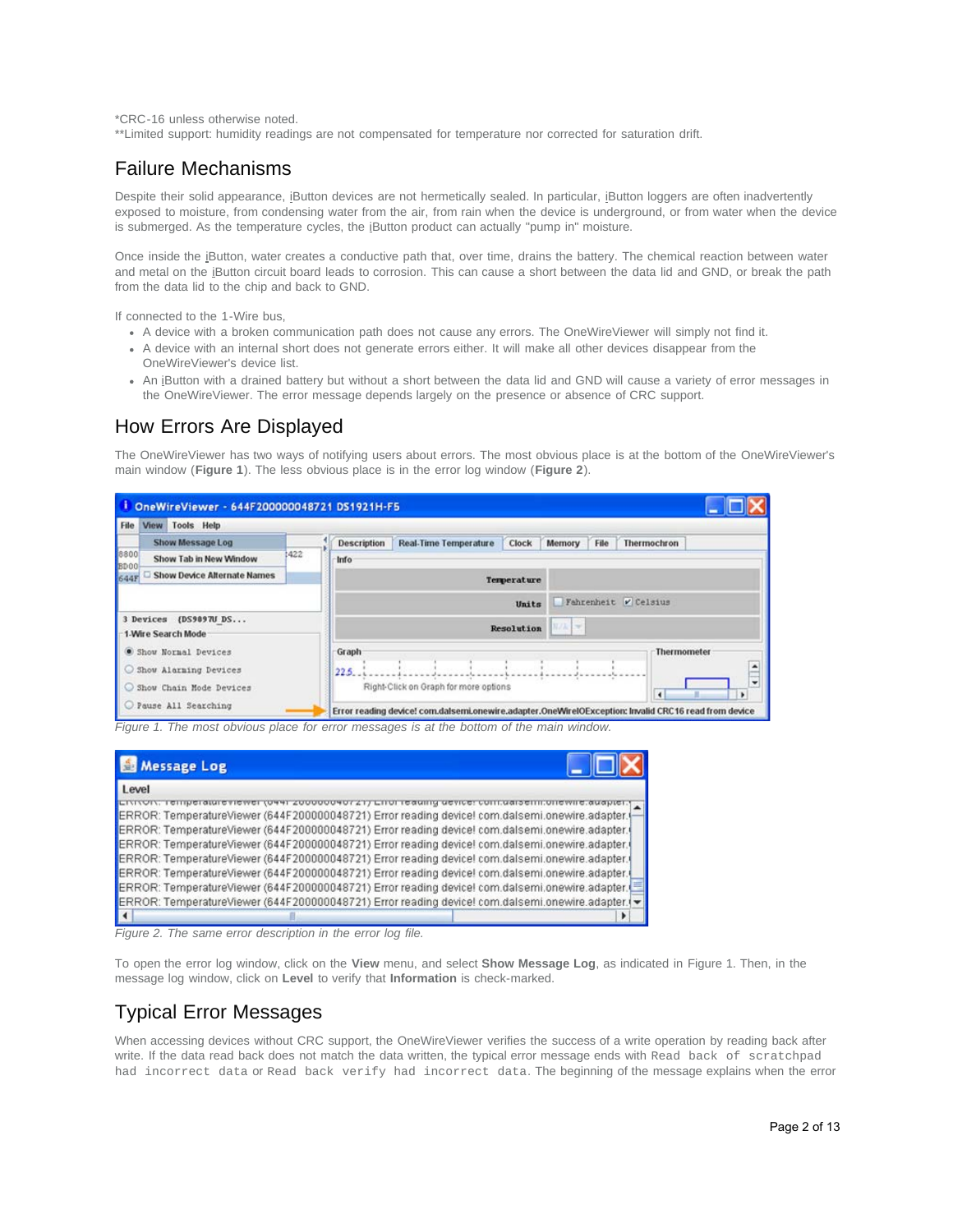(also referred to as the "exception") occurred.

There are two categories of devices with CRC support: those with password security (logger iButtons of the DS1922 series, DS1923, and DS1977) and those without password security (logger iButtons of the DS1921 series, other iButtons without battery, and 1-Wire chips). In either case, the OneWireViewer determines the success of a read or write operation by reading the CRC that the 1-Wire device generates during the memory/control function command flow.

For devices without password security, the error message ends with Invalid CRC16 read from device. The beginning of the message typically (but not always) explains when the error or exception occurred. For devices with password security, the error signaling is more complex. The message ending could be Invalid CRC16 read from device when accessing the unprotected scratchpad or Invalid CRC16 read from device. Password may be incorrect when accessing other memory areas or Invalid CRC16 read from device. Password may be incorrect or a sample may be in progress when accessing the data log memory of a logger iButton of the DS1922 series or the DS1923.

## Function-Viewer-Specific Error Behavior

The OneWireViewer consists of several function-specific viewers: Thermochron, Mission, Temperature, Humidity, A to D, Switch, Clock, Memory, and File. Except for Switch, they all apply to logger iButton devices, which are very popular with nontechnical users. **Table 2** summarizes how the various function viewers cope with error situations. The Thermochron and Mission viewers display error conditions only in the message log, a location that is easily missed by an inexperienced user.

Using password protection can have confusing consequences for the user. If passwords are enabled and the software password for a particular device is not set, the viewer cannot read the Device Configuration register. This results in both, the **Real-Time Humidity** and the **A to D** tab, being displayed. This is also the case for a DS2422 and a DS1922 or DS1923 with a drained battery.

| <b>Function</b>                              | Error<br><b>Signaling</b>         | <b>Special Notes</b>                                                                                                                                                                                                                                         |
|----------------------------------------------|-----------------------------------|--------------------------------------------------------------------------------------------------------------------------------------------------------------------------------------------------------------------------------------------------------------|
| Thermochron <sup>®</sup> Message<br>(DS1921) | log only                          | All tabs can be opened. No tab has data (the right half of the <b>Status</b> tab is empty) if the battery is<br>drained.                                                                                                                                     |
| <b>Mission</b><br>(DS1922,<br>DS1923)        | <b>Message</b><br>log only        | Only the Status tab can be opened. The right half of the Status tab is empty if the software password<br>is not set or the battery is drained. See the Distinguishing Between an Incorrect Password and a<br>Drained Battery section to identify the reason. |
| Temperature                                  | Main<br>window.<br>message<br>log | The Temperature viewer always generates an error message if a mission is in progress.                                                                                                                                                                        |
| A to D<br>(Humidity)                         | Main<br>window<br>only            | The A to D (Humidity) viewer always generates an error message if a mission is in progress.                                                                                                                                                                  |
| Clock                                        | Main<br>window<br>only            | Non-CRC parts: an error is signaled only with Synchronize Clock to PC time and Halt Real-Time<br>Clock.<br>A date in February 2106 is indicative for a drained battery.                                                                                      |
|                                              |                                   | CRC parts: an error is signaled when opening the <b>Clock</b> tab and when executing any of the functions.                                                                                                                                                   |
| Memory                                       | Main<br>window,<br>message<br>log | Non-CRC parts: an error is signaled only with <b>Commit Changes.</b><br>CRC parts: an error is signaled when reading a memory bank; <b>Commit Changes</b> is not executable.                                                                                 |
| File                                         | Main<br>window.<br>message<br>log | The file viewer builds on <b>Memory</b> viewer functions. Therefore, error messages explained above apply<br>only to the elementary functions <b>Format Device</b> (all parts) and <b>Create Directory</b> (non-CRC parts).                                  |

#### **Table 2. Function-Viewer-Specific Behavior**

### <span id="page-2-0"></span>Distinguishing Between an Incorrect Password and a Drained Battery

Disregarding a bad electrical contact between 1-Wire adapter and iButton, an invalid CRC16 can result from the viewer not knowing the logger's password or a drained logger battery. The current OneWireViewer (version 3.15.50 and older) cannot distinguish between these two conditions. The only memory area that can be accessed without the password is the logger's 32 byte scratchpad. The test is simple: select the logger in question, open the **Memory** tab, and select memory bank **Scratchpad with CRC and Password**. In case of a good battery, the CRC16 is valid and the scratchpad contents are displayed in the viewer's main window. If the CRC is invalid, the battery is bad and no scratchpad contents is displayed. In case of a good battery, if desired, one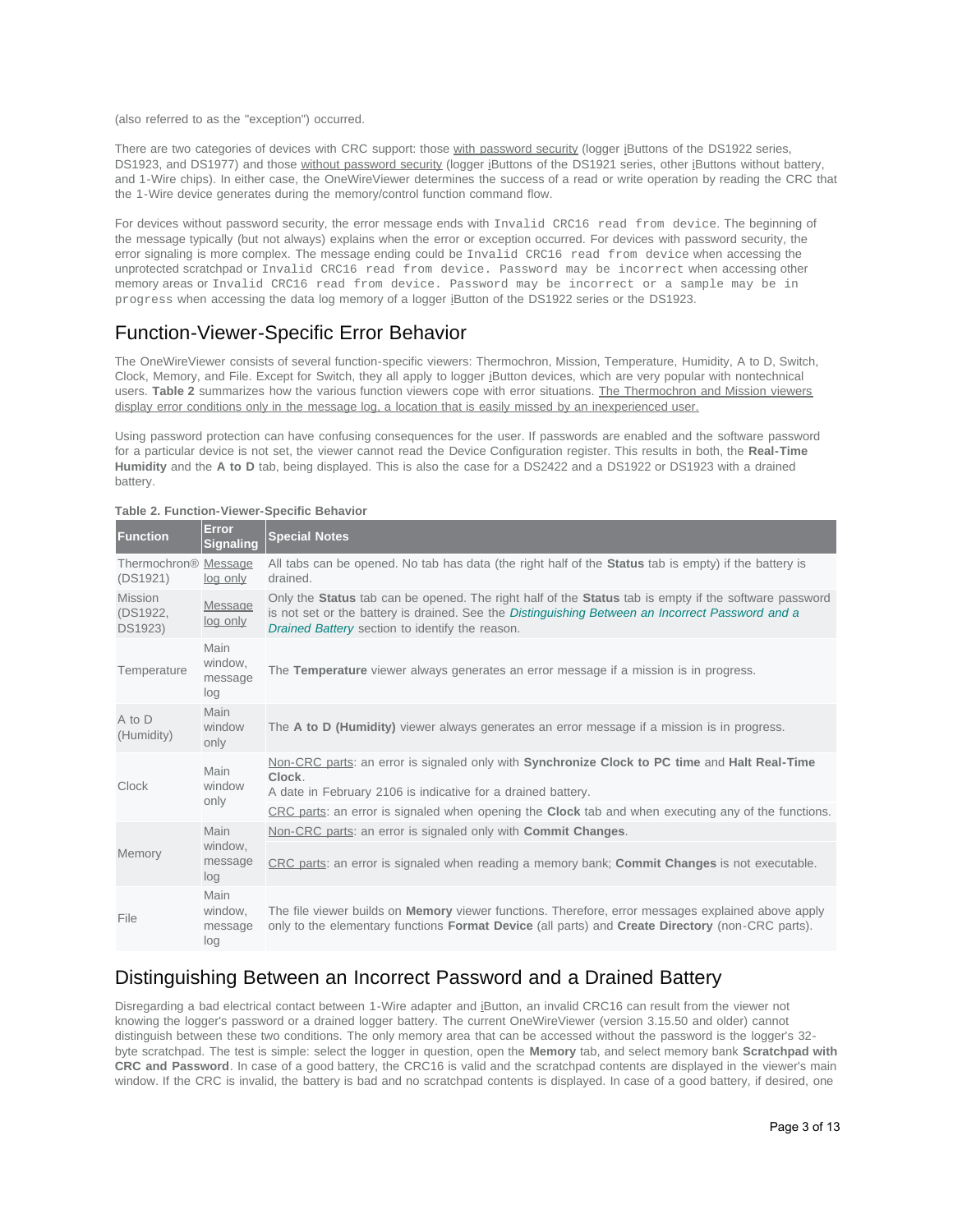can overwrite one or more of the scratchpad data bytes and then click on the **Commit Changes** button. The new data will be accepted and can be verified through refresh. This is the good news. The bad news is that one now needs to find the correct passwords. After the passwords are identified, they need to be entered through the **Set Software Password** function on the **Password** tab. After this step, refresh the mission results on the **Mission** tab and all functions of the logger iButton are accessible again. Note that the OneWireViewer does not store passwords in a file; they are lost when the program is closed.

## Error Communicating with Adapter

The error situations discussed so far relate to the various function viewers and potentially malfunctioning iButton or 1-Wire devices. The connection between 1-Wire adapter and 1-Wire device was assumed to be reliable. An intermittent contact results in CRC errors or readback verification errors, as discussed above.

Another type of error can occur if the path between the computer's port and the 1-Wire adapter is not reliable. During normal communication this can result in the following error messages:

```
 ERROR: ThermochronViewer (<ROM ID>) Setup Error:
com.dalsemi.onewire.OneWireException: 1-Wire Adapter communication exception
```
e.g., when downloading the data log of a DS1921, or

ERROR: OneWireViewer (null) 1-Wire exception: com.dalsemi.onewire.adapter.OneWireIOException: native TMEX error -12

while scanning the 1-Wire bus for new arrivals or departures. If such an error appears, check the cable between the computers port (COM or USB), make sure that all connections are solid, restart the OneWireViewer, and repeat the operation that was interrupted by the adapter error.

# Testing for a Bad Battery Before Starting a Mission

Especially if an iButton logger has been deployed before, it is wise to check whether it is still functioning properly. As Table 2 shows, there are several function viewers to choose from. If the logger was stored as recommended, i.e., with the real-time clock halted, the **Clock** viewer is the first choice. Select the logger to be tested on the OneWireViewer's **Device List**, open the **Clock** tab, and wait for a few seconds. Then click the **Synchronize Clock to PC Time** button. If the battery is good, there will be no error message and the difference from PC Time is zero or 1 second. If there is an error message, check whether password protection is enabled for the logger (see the *[Distinguishing Between an Incorrect Password and a Drained Battery](#page-2-0)* section).

## Mission Start with Verification

Instructions on how to start a mission are found in application note 3358, ["OneWireViewer User's Guide](http://www.maximintegrated.com/an3358)," sections *Thermochron and Mission*. For the **Thermochron** viewer, make sure that the rollover setting, sampling rate (in minutes between samples), and mission start delay (in **minutes**) are set according to your needs. Synchronizing the RTC does not make any difference if the clock has been tested before starting the mission. Setting the temperature-alarm limits may be useful; in any case, alarming situations can be identified when the temperature log is processed (see application note 3809, "[Exporting DS192x Logger Data from the](http://www.maximintegrated.com/an3809) [OneWireViewer into Excel®"](http://www.maximintegrated.com/an3809)) after the mission is completed. The clock-alarm function does not affect the outcome of a mission and can therefore be disregarded.

For the **Mission** viewer, make sure that the rollover setting, sampling rate (in seconds between samples), and mission start delay (in **minutes**) are set according to your needs. Synchronizing the RTC does not make any difference if the clock has been tested before starting the mission. For the channels to be included in the log (always temperature, with the DS1923 also humidity if of interest), check **Enable sampling** and select the resolution. As before, setting alarm limits is optional.

After the mission parameters are selected, click **OK** and the mission should begin. If the start was successful, the lower right half of the **Status** tab (**Thermochron** and **Mission** viewers) is filled with data similar to the screen copy in application note 3358. The same is true for the other tabs. If these fields remain empty, the mission did not start. In that case, open the message log and scroll down to the bottom to see the error message.

# How to Keep Track of the Battery Energy

The iButton logger data sheets include lifetime curves to estimate the logger lifetime depending on the temperature conditions during the mission. Due to the small memory and 8-bit resolution, the DS1921 series loggers have extremely low energy consumption. Not exceeding +50°C, they can continuously log for 5 years or more at one sample every 10 minutes. At higher temperatures, more attention is required. At +85°C, the battery lifetime is reduced to approximately 6 months, regardless of the sampling rate.

The DS1922 series of loggers and the DS1923 have a higher energy consumption, which depends on the temperature, sampling rate, and temperature resolution. A special calculator has been developed to gauge the remaining battery energy (see application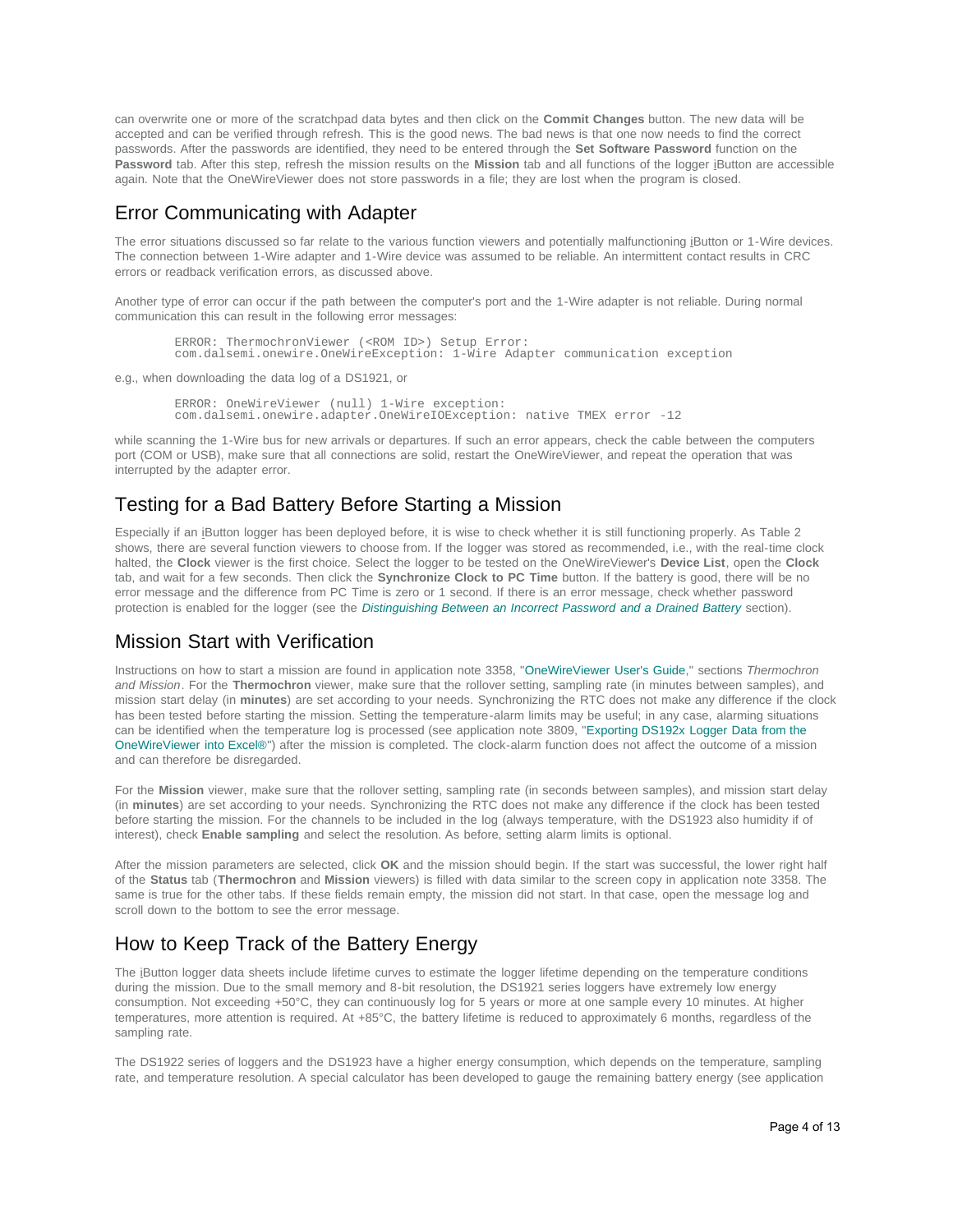note 3761, "[DS1922/DS1923 Battery Gas Gauge](http://www.maximintegrated.com/an3761)"). Note that the calculator is based on worst-case conditions. There may still be life in the battery even if, according to the calculator, its energy reserves are exhausted. For a critical mission, do not count on "hidden reserves."

All iButton loggers have a 24-bit nonresettable Total (Device) Samples counter, which increments whenever a measurement takes place. This counter should not be mistaken for a battery gas gauge. According to the lifetime curves in the data sheet, when used at temperatures of +50°C or lower, the DS1921G can last for 3.8 years when sampling every minute (= 2 million samples), or 5.3 years when sampling every 10 minutes (= 278,000 samples), or 5.5 years when sampling every hour (= 48,000 samples). As these numbers illustrate, the total samples count is only useful for estimating the remaining battery energy when the entire mission history is also known.

## How to Identify the Installed OneWireViewer's Version

To identify the viewer's version, start the viewer, open the **Help** menu and click on **About**. This opens a new window that displays the version of the OneWireAPI (the underlying API that the OneWireViewer calls on to read or write to 1-Wire devices), the OneWireViewer itself, and its function viewers.

## How to Identify the Installed 1-Wire Driver Version

The 1-Wire drivers are the software that establishes communication with the 1-Wire adapter. The driver version information is accessible through the *Control Panel*.

### Windows 7, Windows Server 2008, Windows Vista

Click on *start*, and then click on *Control Panel* (**Figure 3**), which opens as a new window containing a list of computer settings. In the section *Programs*, click on *Uninstall a program*.



*Figure 3. Accessing the Control Panel.*

Typically, the installed programs are sorted by name. That puts the 1-Wire drivers, which the OneWireViewer is bundled with, automatically near the top of the list (**Figure 4**). The driver version is part of the program name. A code x64 at the end of the program name indicates that the 64-bit version is installed. With the 32-bit version, the code field is either missing or x86.

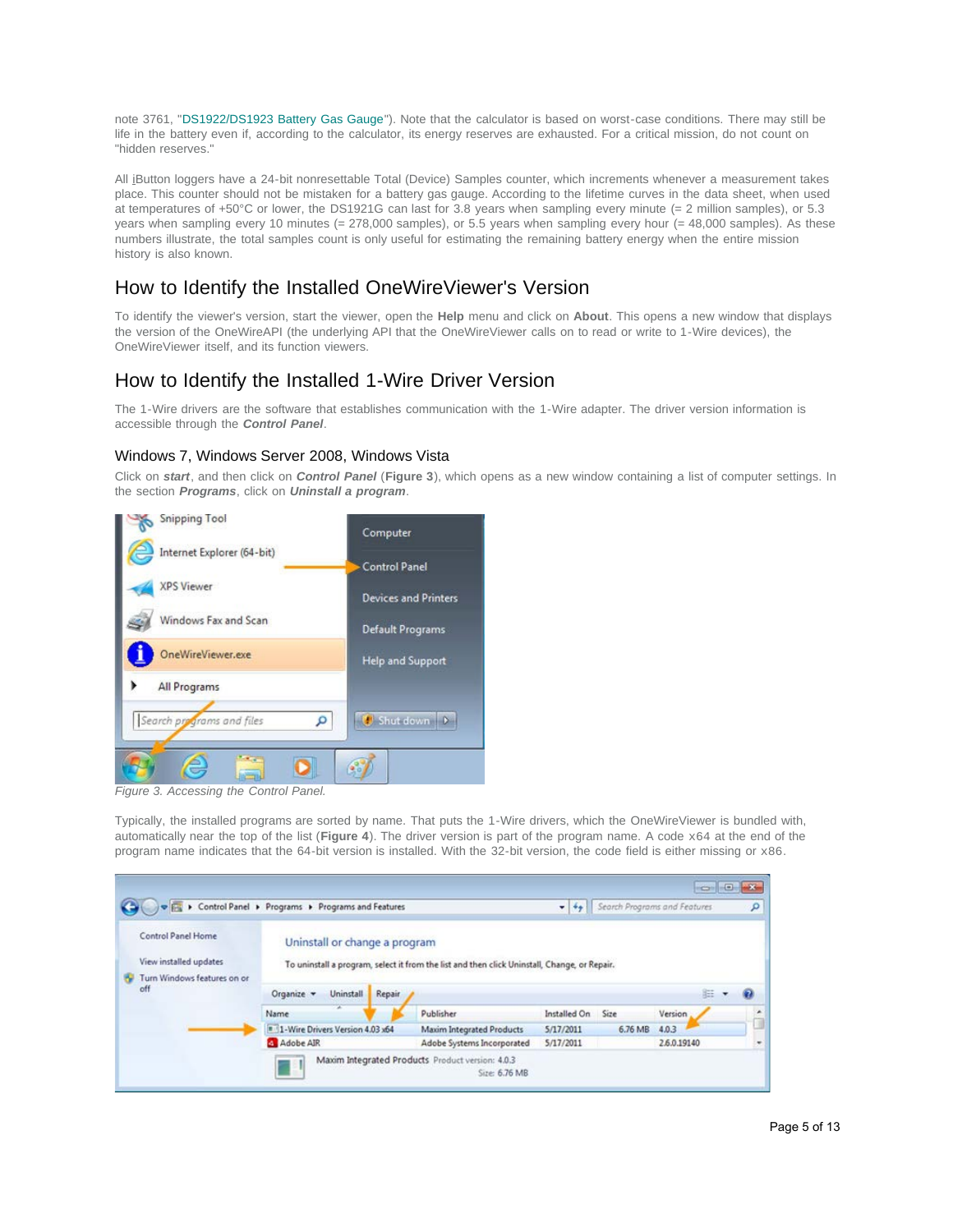#### *Figure 4. Identifying the driver version.*

#### Windows XP

Click on *start*, move the mouse cursor up to *Settings*, and then to the right to *Control Panel* (**Figure 5**). Then click on *Control* **Panel**, which opens as a new window containing a list of utility programs.



Look for the utility *Add or Remove Programs* and start it by double-clicking. The 1-Wire drivers are typically near the top of the list (Figure 6). The driver version is part of the program name. Since there is no x64 code at the end of the program name, the 32-bit version is installed. Clicking *Click here for support information* displays the publisher name and driver version number in a separate window.

|                                 |   | Add or Remove Programs                                                               |                            |                  |              |
|---------------------------------|---|--------------------------------------------------------------------------------------|----------------------------|------------------|--------------|
| 店                               |   | Currently installed programs and updates:<br>$\overline{\mathbf{v}}$<br>Show updates | Sort by: Name              |                  | $\checkmark$ |
| Change or<br>Remove<br>Programs |   | 19 1-Wire Drivers Version 4.02<br>Click here for support information.                | <b>Size</b><br><b>Used</b> | 5.15MB<br>rarely |              |
| <b>Add New</b>                  | v | To remove this program from your computer, click Remove.                             |                            | Remove           |              |

*Figure 6. Identifying the driver version.*

### Initial Installation Pitfalls

The OneWireViewer is available for four versions of the Windows operating system: Windows 7, Windows Server 2008, Windows Vista, and Windows XP. The name of the operating system is displayed during the startup phase after the computer is switched on.

Each of these operating systems exists as 32-bit version and as 64-bit version. The OneWireViewer requires Java version 5, update 8 or higher) to run. Many PCs, but not all, have Java software installed at the factory.

To ensure that the initial installation is successful,

- Identify whether your PC is configured as a 32-bit or 64-bit system.
- Test for Java and Java installation/upgrade.
- Download and install the correct version of the OneWireViewer and 1-Wire drivers.

## Identifying the System

To find out whether your PC is configured as a 32-bit or 64-bit system, perform the following steps:

1. Open the command prompt window:

**Windows 7, Windows Server 2008, Windows Vista** *start*  $\rightarrow$  type cmd in the search box and then press *Enter*.

**Windows XP**  $start \rightarrow$  click on  $Run \rightarrow$  type cmd  $\rightarrow$  click OK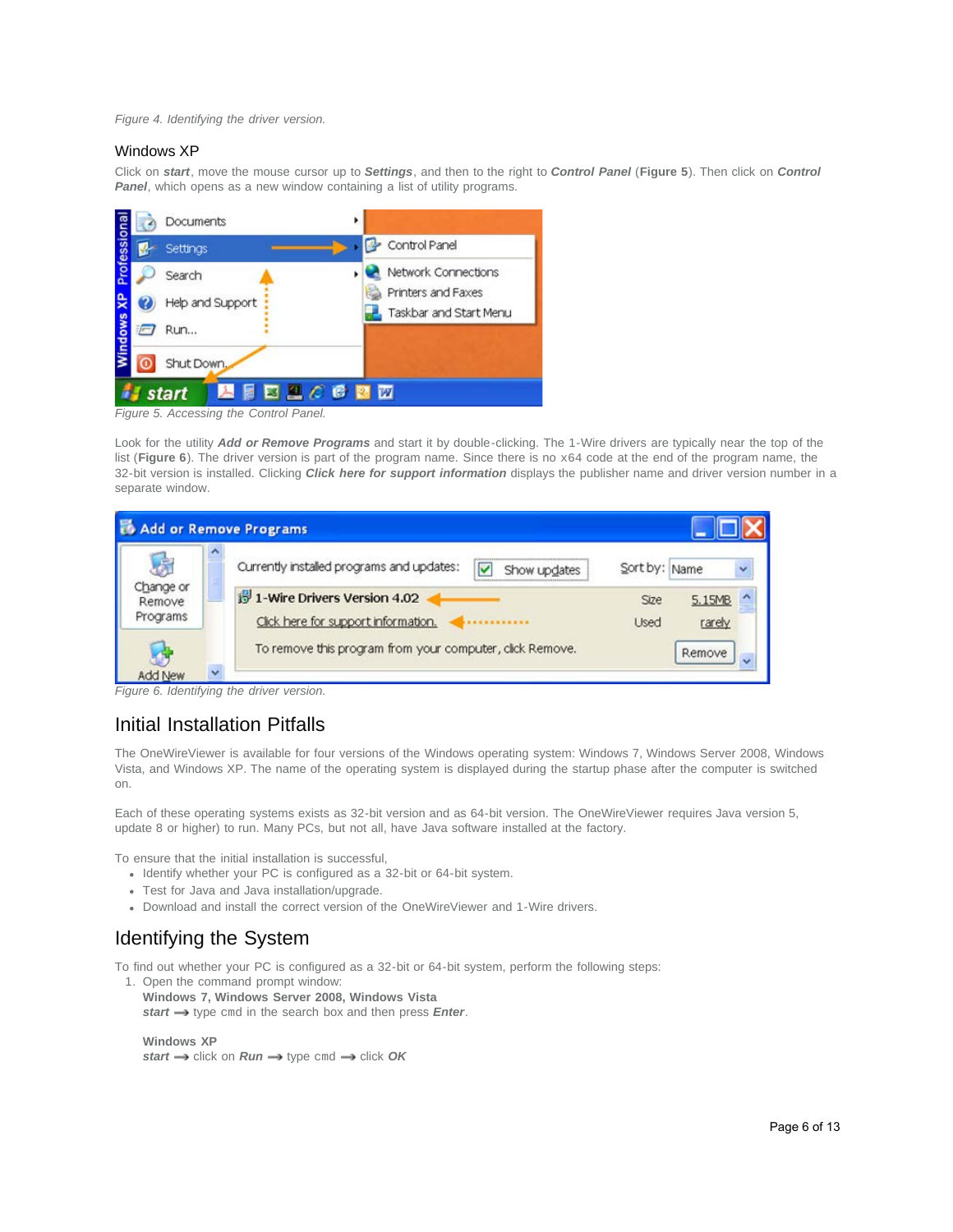2. Obtain the system information:

In the command prompt window, type systeminfo and press enter. After the entire system information is printed to the screen, scroll to the top of the window. Now look for the line that begins with System type. The string X86-based PC indicates a 32-bit system. For a 64-bit system the string is X64-based PC. Note what your system is and close the window.

## Testing for Java and Java Installation/Upgrade

Java software is available as 32-bit and as 64-bit version. If Java is already installed, you can identify the version in the same way as the version of the 1-Wire drivers (refer to Figures 4 and 6 and look for **Java**).

There is also an online Java test. If your PC is a 64-bit system, you must use the 64-bit version of Internet Explorer® to get a valid test result. To access the online test, open the appropriate version of the Internet Explorer and go to [http://java.com.](http://java.com/) Click on the **Do I have Java?** link, then click on the **Verify Java version** button.

If Java is not installed or your version is older than Version 5, Update 8, click on the **Download Java Now** button to download and install the latest version. Click the **Agree and Start Free Download** button, then save the file (e.g., to the desktop in Windows XP, or to the default downloads folder in Windows 7, Windows Server 2008, or Vista). Next run (open, double-click) the downloaded file and follow the instructions on screen.

### <span id="page-6-0"></span>Downloading and Installing the OneWireViewer

Refer to application note 4373, "[OneWireViewer and iButton Quick Start Guide](http://www.maximintegrated.com/an4373)," Steps 2 and 3. At this point, you must download the version of 1-Wire Drivers that matches your operating system type (32-bit or 64-bit). In Step 3 of the Quick Start Guide, the final window of the driver installation has a **Finish** button that, when clicked, completes the installation. If you are using a USB to 1-Wire adapter, also execute Step 4 of application note 4373. After that continue with *Running the OneWireViewer for the first time*.

# Running the OneWireViewer for the First Time

### Windows 7, Windows Server 2008, Windows Vista

Click on *start* button, and then put the mouse cursor on *All Programs*. Within seconds, all installed programs are listed. Click on the *1-Wire Drivers* folder. When the folder opens (see **Figure 7**), move the cursor to *OneWireViewer.exe* and click.



*Figure 7. Initial start of the OneWireViewer.*

### Windows XP

Click on the *start* button, move the mouse cursor up to *Programs*, and then to the right to the *1-Wire Drivers* folder (**Figure 8**). When the folder opens, move the cursor to *OneWireViewer.exe* and click.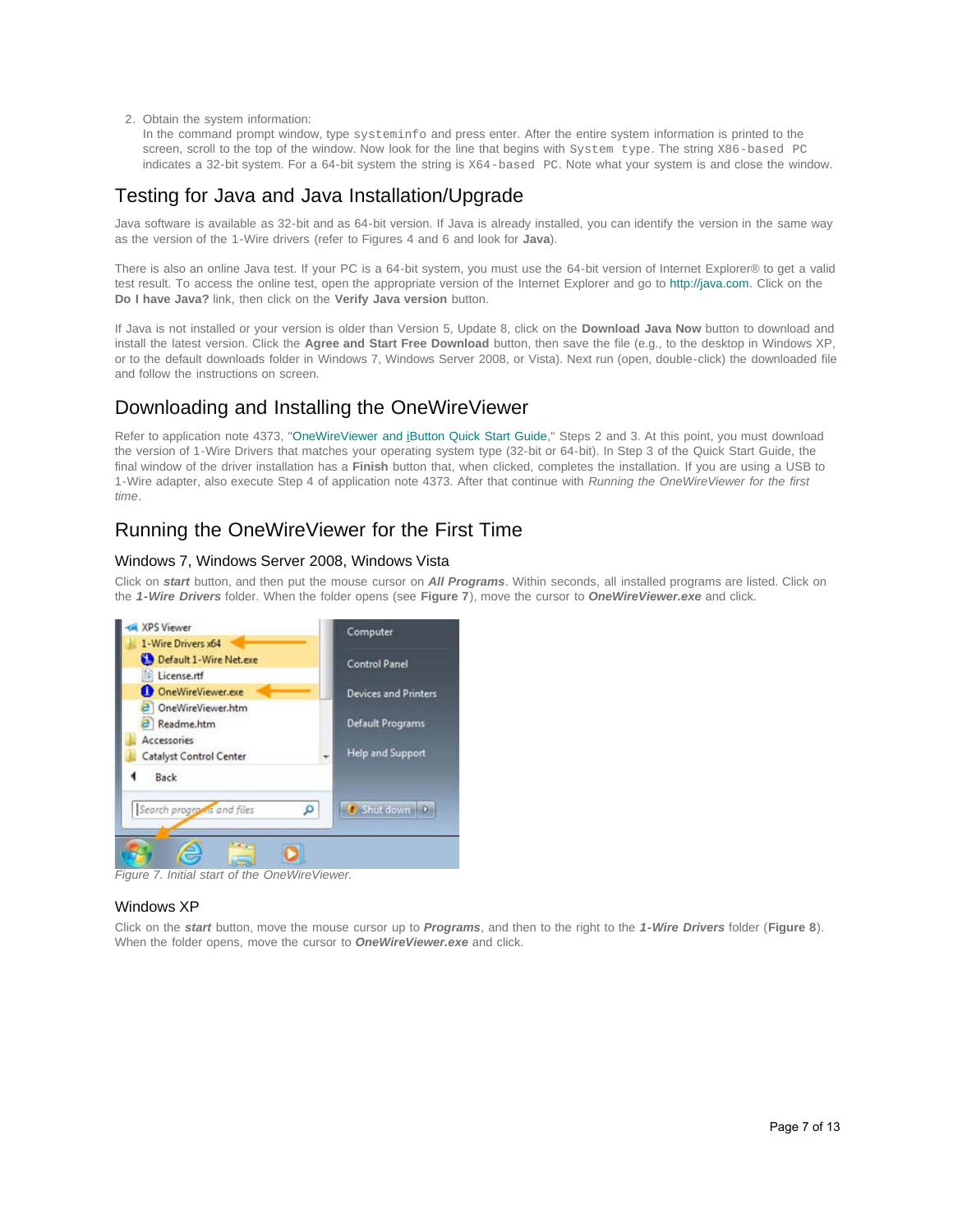|        | <b>FFI</b> | Programs         |                   | Mozilla Firefox     |                              |
|--------|------------|------------------|-------------------|---------------------|------------------------------|
|        |            | Documents        | <b>BESPRESSED</b> | 1-Wire Drivers x86. | Default 1-Wire Net.exe<br>N. |
| eno    |            |                  |                   | ४                   | OneWireViewer.exe            |
|        |            | Settings         |                   |                     | 晒<br>OneWireViewer.htm       |
| Profes |            | Search           |                   |                     | 旸<br>Readme.htm              |
|        | Ø          | Help and Support |                   |                     | 珚<br>License.rtf             |
| indows | $\sqrt{2}$ | <b>Run</b>       |                   |                     |                              |
|        |            | Shut Down        |                   |                     |                              |
|        |            | start            | 日本型人民国内           |                     | 鳳                            |

*Figure 8. Initial start of the OneWireViewer.*

When the OneWireViewer is run for the very first time, the onewireviewer.properties file does not exist. This launches the **1-Wire API for Java Setup Wizard**. The initial screen (see **Figures 9** and **10**) asks for the type of 1-Wire port adapter and the communication port. Verify that the 1-Wire adapter, such as a USB or COM port adapter is plugged into a functioning port and note the port's number, such as USB1 or COM1.

|             | 1-Wire API for Java Setup Wizard<br>1-Wire Adapter Port     |
|-------------|-------------------------------------------------------------|
| 1-Wire API  | {DS9097U_DS948X}<br>(DS9490)<br>NetAdapter<br>$\{DS9097E\}$ |
| Setup v1.00 | Port Information                                            |
|             | Port Type USB (native)                                      |
|             | USB1<br>$\checkmark$<br><b>Select Port</b>                  |
|             |                                                             |
|             | <b>Default Port</b>                                         |
|             | Adapter Name (DS9490)                                       |
|             | Adapter Port USB1                                           |
|             | <b>Refresh Adapter List</b>                                 |
| Help        | $\ll$ Previous<br>$Next$ >><br>Cancel                       |

*Figure 9. Java Setup Wizard, 1-Wire Port Selection showing the USB port selection.*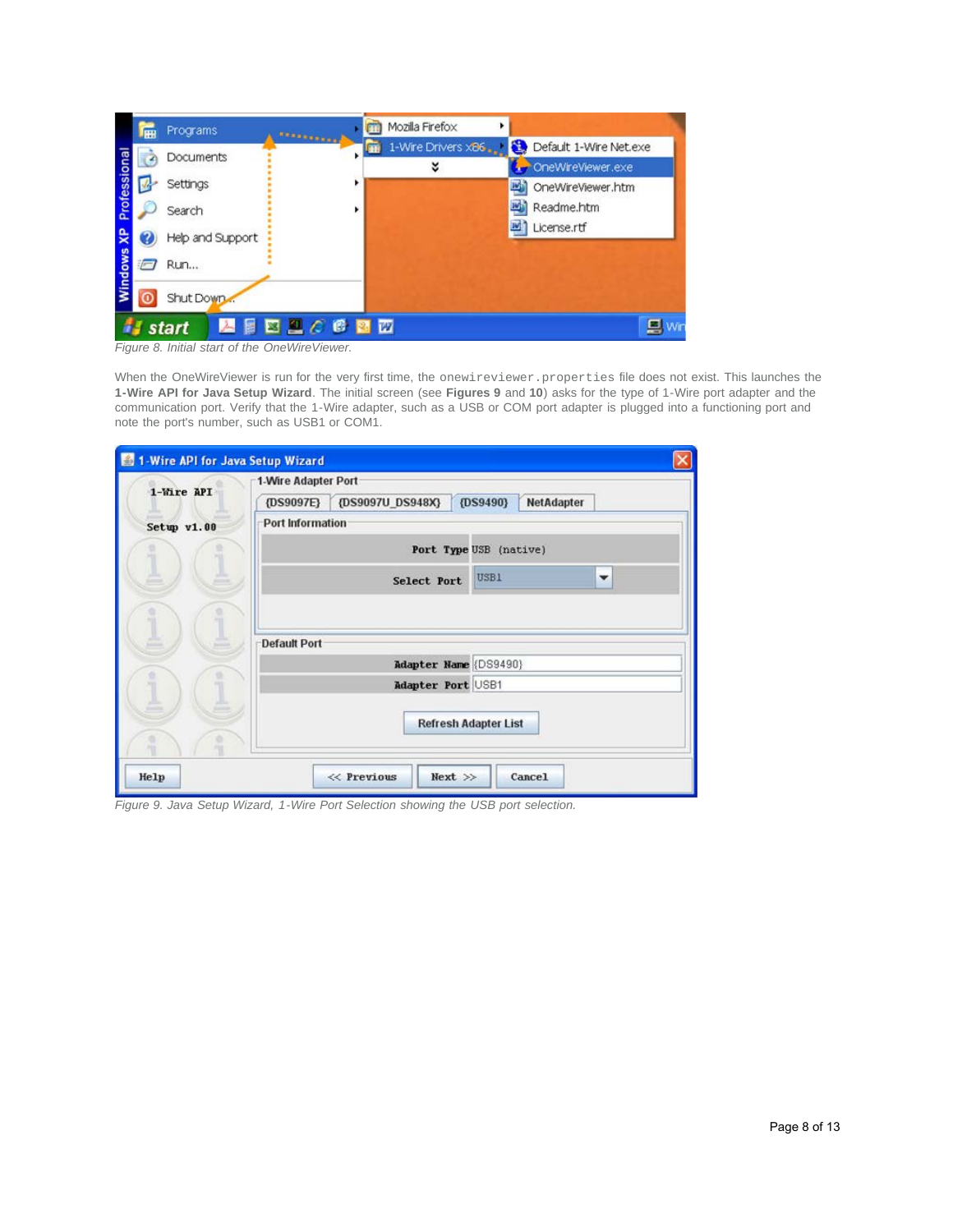| 1-Wire API  | 1-Wire Adapter Port                                         |
|-------------|-------------------------------------------------------------|
|             | {DS9097U_DS948X}<br>$\{DS9490\}$<br>NetAdapter<br>{DS9097E} |
| Setup v1.00 | Port Information                                            |
|             | Port Type COM (native)                                      |
|             | COMI<br>▼<br><b>Select Port</b>                             |
| ≞           | <b>Default Port</b><br>Adapter Name (DS9097U_DS948X)        |
|             |                                                             |
|             | Adapter Port COM1                                           |
|             | <b>Refresh Adapter List</b>                                 |

*Figure 10. Java Setup Wizard, 1-Wire Port Selection showing the COM port selection.*

Click the correct tab indicating the adapter of choice. For the USB adapter, click the **{DS9490}** tab if you are using a [DS9490R](http://www.maximintegrated.com/DS9490R) or [DS9490B](http://www.maximintegrated.com/DS9490B) adapter and select the correct port (e.g., USB1) from the **Select Port** drop-down menu. For serial port adapters, click the **{DS9097U\_DS948X}** tab if you are using the [DS9097U](http://www.maximintegrated.com/DS9097U), [DS1411](http://www.maximintegrated.com/DS1411), or [DS948x](http://www.maximintegrated.com/DS9481R-3C7) (USB-to-serial port) adapter and select the correct port. The software also supports passive legacy adapters, which are selected through the **{DS9097E}** tab. Then, once the correct port has been selected, click **Next**. If the port selection was successful, you will see the next screen (not shown here), where the device polling rate is selected. If instead you see an error message 1-Wire Net not available, proceed to section *[Port Selection Help](#page-8-0)*.

The default polling rate setting of 1 second is a good choice and should be accepted. Now click on **Next**, which takes you to the next screen (not shown here), where the **1-Wire Search Mode** is selected. The default setting **Show Normal Devices** is appropriate for the initial setting and should be accepted. Now click **Finish**, which completes the setup and opens the OneWireViewer's main window (**Figure 11**). Now you are ready to connect 1-Wire devices to the port adapter and continue with the OneWireViewer User's guide.

| î<br><b>OneWireViewer</b>                                                                                                                        |                                                         |  |  |
|--------------------------------------------------------------------------------------------------------------------------------------------------|---------------------------------------------------------|--|--|
| <b>File View Tools Help</b>                                                                                                                      |                                                         |  |  |
| Device List                                                                                                                                      | <b>Description</b>                                      |  |  |
| 0 Devices<br>{DS9097U DS<br>1-Wire Search Mode<br>Show Normal Devices<br>Show Alarming Devices<br>Show Chain Mode Devices<br>Pause All Searching | <b>1-Wire Device Description</b><br>No Device Selected! |  |  |

*Figure 11. The OneWireViewer main window.*

## <span id="page-8-0"></span>Port Selection Help

An unsuccessful port selection causes an error window (**Figure 12**) to open. In this case click on **OK** to close the window. After closing the OneWireViewer, run the *Default 1-Wire Net.exe* program, which is located in the *1-Wire Drivers* folder (see Figures 7 and 8). This opens the *Default 1-Wire Network Settings* program (**Figure 13**).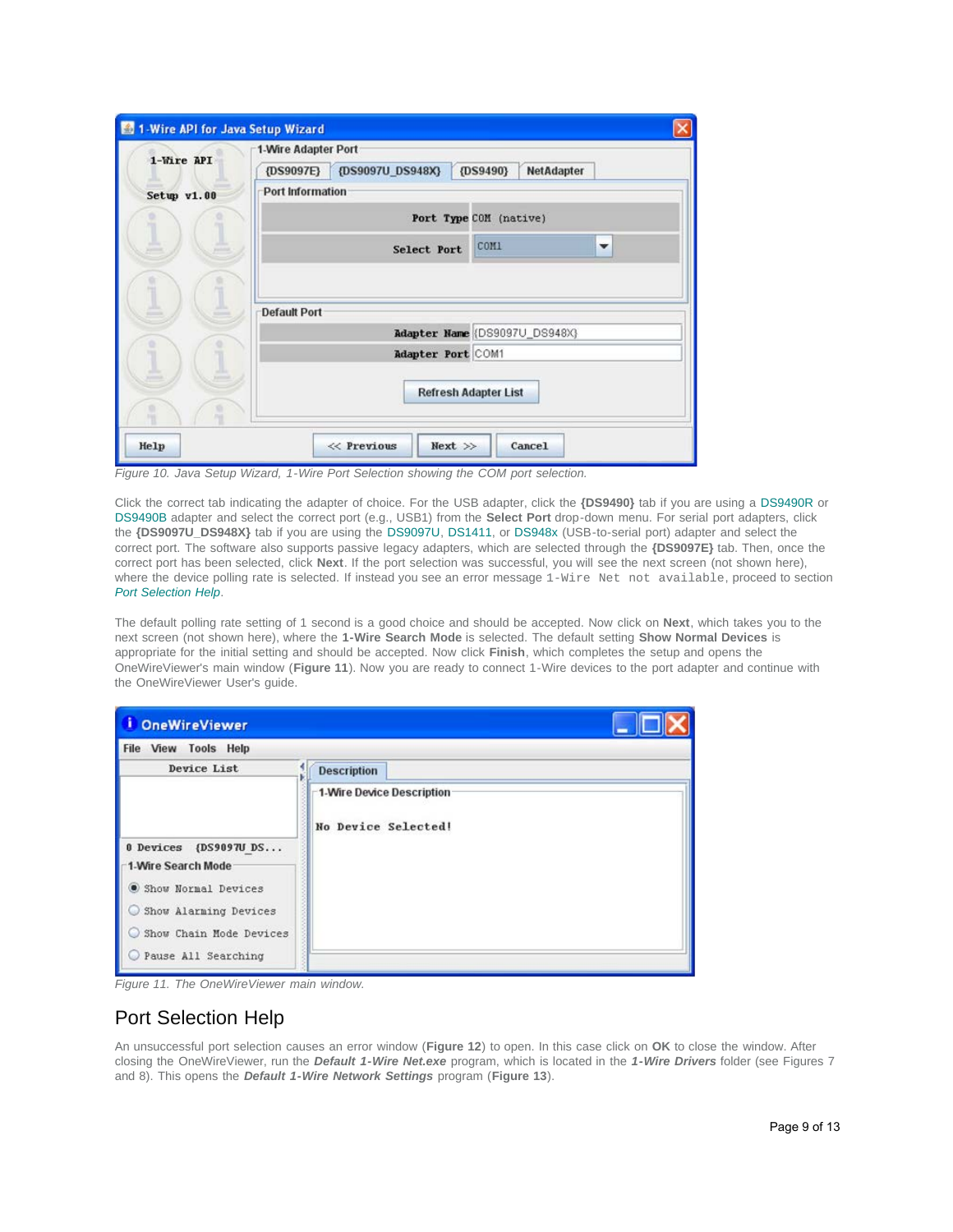| Error loading specified ada |                                |  |  |  |
|-----------------------------|--------------------------------|--|--|--|
|                             | 1-Wire Net not available<br>OK |  |  |  |

*Figure 12. Port selection error.*

| <b>L. Default 1-Wire Network Settings</b>                                                                                                 |                   |
|-------------------------------------------------------------------------------------------------------------------------------------------|-------------------|
| Help<br>File                                                                                                                              |                   |
| <b>Auto Detect</b><br><b>Auto Detect</b>                                                                                                  |                   |
| <b>1-Wire Adapter Selection</b><br><b>ODS9490 USB</b><br>DS9097U DS948X Serial<br><b>DS1410E Parallel</b><br><b>DS9097E Legacy Serial</b> | Read<br>Settings  |
| Port Number Selection (0 - 15)<br>1                                                                                                       | Write<br>Settings |
| Port Type = DS9490 USB    Port Number = 1                                                                                                 |                   |

*Figure 13. Port and adapter detection utility.*

First, verify that a functioning 1-Wire adapter is properly plugged in. Then click the **Auto Detect** button. Within seconds, you will see a success message (**Figure 14**). Click **Yes**, then **OK** on the **Auto Detect** sequence finished window, and then close the detection utility.

| <b>1-Wire Adapter Found</b>                                       |                               |
|-------------------------------------------------------------------|-------------------------------|
| 1-Wire Adapter found: DS9097U-DS948X Serial<br>1-Wire port: 1     | <b>Auto Detect</b>            |
| Click Yes to set as new default port or No to continue searching. | Auto Detect sequence finished |
| Yes<br>Cancel<br>No                                               | OK                            |

*Figure 14. Auto Detect success message.*

With the next start of the OneWireViewer, the just detected port and adapter information is listed in the **Default Port** field (see Figure 9 or 10). Just click on **Next** three times in a row to reach the OneWireViewer main window. The onewireviewer.properties file is created or updated when the OneWireViewer is closed.

# How to Change 1-Wire Adapters and Ports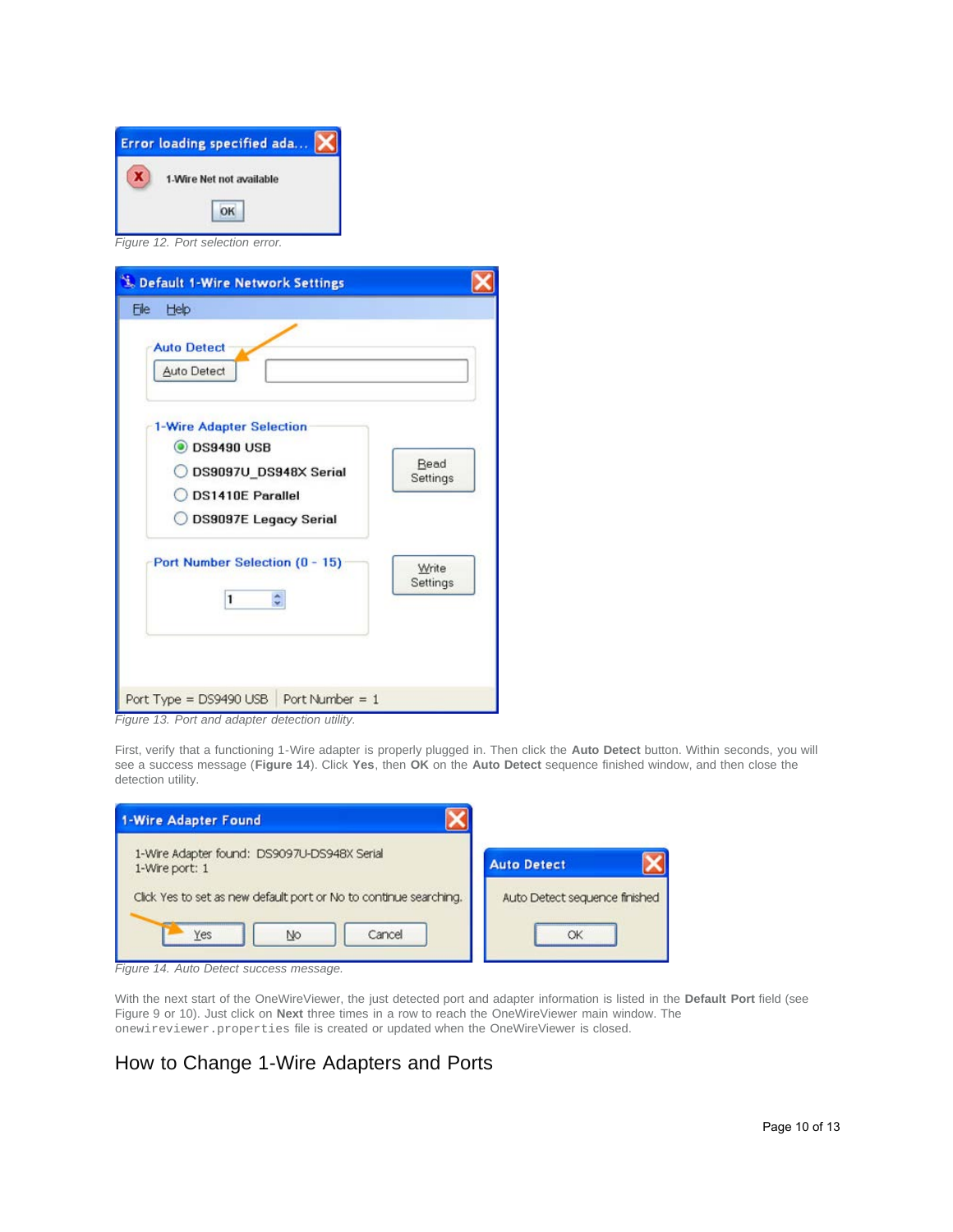If changing out USB or USB-to-serial adapters, it is safest to close the OneWireViewer, then use the built-in operating system *Safely Remove Hardware* feature to prepare the system for device removal. Once successful, then physically remove the DS9490 from the PC's USB port. Next, plug in the new adapter. If it has never been recognized by the PC in question, refer to Step 4 of [application note 4373](http://www.maximintegrated.com/an4373) and then follow the instructions in the *[Port Selection Help](#page-8-0)* section. Now, rerun the OneWireViewer.

If changing between adapters already present on the PC, simply click on the OneWireViewer's **Tools** menu and choose **Pick Adapter** (**Figure 15**). This will display a new window titled **Please pick an adapter** (**Figure 16**). Simply click on the corresponding adapter tab, select the port number, and click **OK**.



*Figure 15. Pick Adapter menu selection.*

| $\{DS9490\}$            | <b>NetAdapter</b>   |                        |  |
|-------------------------|---------------------|------------------------|--|
|                         | {DS9097E}           | {DS9097U DS948X}       |  |
| <b>Port Information</b> |                     |                        |  |
|                         |                     | Port Type COM (native) |  |
|                         | Select Port         | Please Select Port     |  |
|                         |                     | Please Select Port     |  |
|                         |                     | COMO                   |  |
| <b>Default Port</b>     |                     | COM1                   |  |
|                         | <b>Adapter Name</b> | ICOM <sub>2</sub>      |  |
|                         | <b>Adapter Port</b> | COM3                   |  |
|                         |                     | COM4<br>COM5           |  |
|                         | <b>Refresh Ad</b>   | COM6                   |  |
|                         |                     |                        |  |

*Figure 16. Please pick an adapter window showing serial port selections.*

## How to Install a Newer OneWireViewer Version

Before installing a new version, the current version must be uninstalled.

### Windows 7, Windows Server 2008, Windows Vista

Click on *start*, and then click on *Control Panel* (Figure 3), which opens as a new window containing a list of computer settings. In the section *Programs*, click *Uninstall a program*. The 1-Wire drivers, which the OneWireViewer is bundled with, are usually found near the top of the list (**Figure 17**).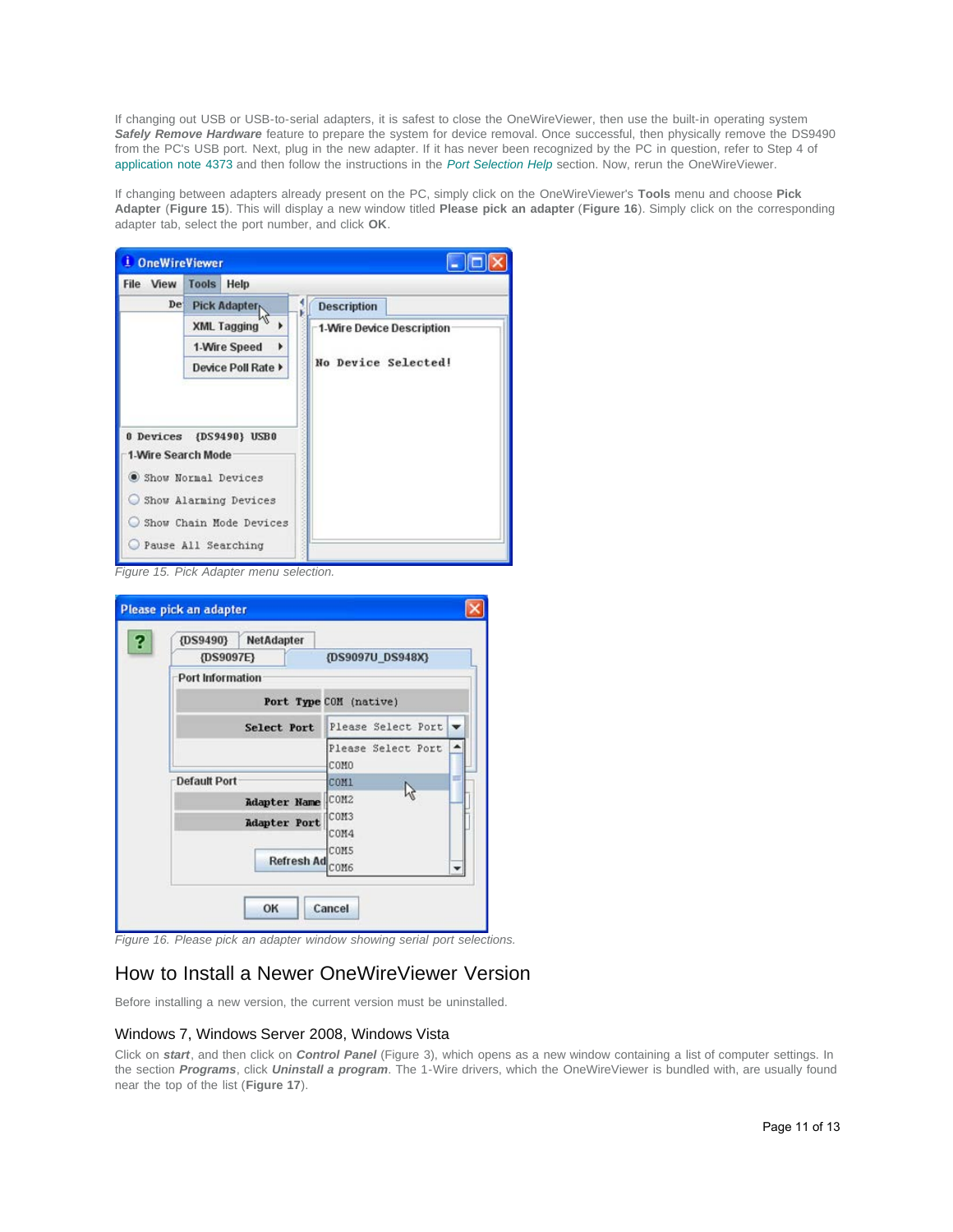|                                                                                         | Control Panel > Programs > Programs and Features                                                                                                                                                     |                                  | $\overline{\phantom{0}}$ |         | Search Programs and Features | ٩ |
|-----------------------------------------------------------------------------------------|------------------------------------------------------------------------------------------------------------------------------------------------------------------------------------------------------|----------------------------------|--------------------------|---------|------------------------------|---|
| Control Panel Home<br>View installed updates<br>Turn Windows features on or<br>÷<br>off | Uninstall or change a program<br>To uninstall a program, select it from the list and then click Uninstall, Change, or Repair.<br>$\overline{\mathbf{z}}$<br>三 -<br>Organize -<br>Uninstall<br>Repair |                                  |                          |         |                              |   |
|                                                                                         | Name                                                                                                                                                                                                 | Publisher                        | Installed On             | Size    | Version                      |   |
|                                                                                         |                                                                                                                                                                                                      |                                  |                          | 6.76 MB |                              |   |
|                                                                                         | 1-Wire Drivers Version 4.03 x64                                                                                                                                                                      | <b>Maxim Integrated Products</b> | 5/17/2011                |         | 4.0.3                        |   |

*Figure 17. Uninstalling the OneWireViewer and 1-Wire Drivers.*

To uninstall, click on *1-Wire Drivers* and then on *Uninstall*. A prompt will appear where you need to confirm the intention to uninstall.

### Windows XP

Click on *start*, move the mouse cursor up to *Settings* and then to the right to *Control Panel* (Figure 5). Then click on *Control Panel*, which opens as a new window containing a list of utility programs. On the *Control Panel*, look for *Add or Remove Programs* and start it, e.g., by double-clicking. The 1-Wire drivers, which the OneWireViewer is bundled with, are usually found near the top of the list (**Figure 18**). To uninstall, click on *Remove*. A prompt will appear where you need to confirm the intention to uninstall.



*Figure 18. Uninstalling the OneWireViewer and 1-Wire drivers.*

Regardless of the operating system, there is one important file, named onewireviewer.properties, which is not automatically removed. With Windows 7, Windows Server 2008, and Windows Vista, the file is typically located in folder

C:\Users\<user name>\.OneWireViewer\

With Windows XP, the file is typically found in folder

C:\Documents and Settings\<user name>\.OneWireViewer\

This file contains the state of the OneWireViewer, such as window sizes, menu options, and the 1-Wire adapter being used. Unless the new viewer version is supposed to use the current settings, the properties file must be deleted, using an application like Windows Explorer. This ensures that the **1-Wire API for Java Setup Wizard** will be launched when the new version is started for the first time. Now continue with the instructions in the *[Downloading and Installing the OneWireViewer](#page-6-0)* section.

## Summary

The OneWireViewer is a convenient tool to work with iButton loggers and to evaluate 1-Wire devices. Due to the nature of the software, its user interface may be less intuitive for the inexperienced or infrequent user. This document gives more insight into the operation of the OneWireViewer, its way of displaying errors, and function-viewer-specific peculiarities. It also includes hints on how to test for a bad iButton battery and how to verify whether a mission was started successfully. The second part of this document relates to software installation, port configuration, adapter detection, and changing adapter types and ports. This document, together with application note 4373, "[OneWireViewer and iButton Quick Start Guide](http://www.maximintegrated.com/an4373)," and application note 3358, ["OneWireViewer](http://www.maximintegrated.com/an3358) [User's Guide,](http://www.maximintegrated.com/an3358)" covers all situations that the typical user of 1-Wire devices is likely to encounter.